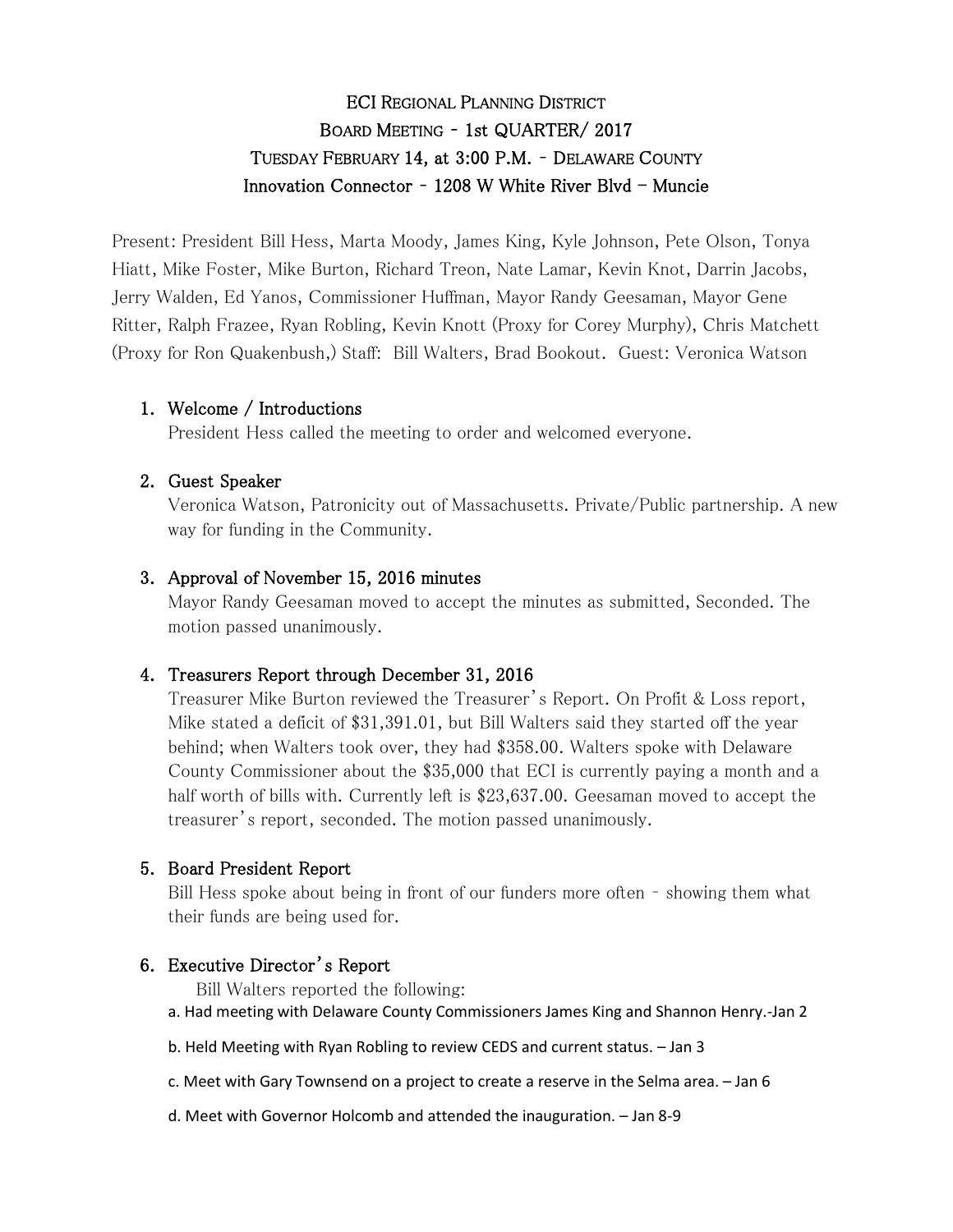e. Held meeting with Rob Sparks of Madison County on I69 corridor venture. Jan – 10

f. Attended first IARC meeting. – Jan 12

g. Met with Mayor Geesaman and David Terrell from BSU on CRI. – Jan 17

h. Met with an Intern, Zach Dishman to work on website and new design. – Jan 17

i. Met with Mike Bush and Tonya Hiatt over demolition of old community center in Gaston and possible means to fund a new community center.

j. Met and spoke at the Grant County commissioners meeting. – Jan 23

k. Met with Mayor York and Cory Murphy on New Castle. – Jan 25

l. Met and spoke with the Henry County council. – Jan 25

m. Met and spoke with members of the Delaware County council. – Jan 24

n. Met with Pam Price and completed the 100R for the state and started the AFR. – Jan 25 & 27

o. Met with Ryan Robling and reviewed CEDS and current status. – Feb 1

p. Met with Pam Price and started reimbursement for  $1<sup>st</sup>$  quarter of EDA grant. – Feb 6

q. Meet with Jorge Ortiz of Joe Donnell's office. – Feb 8

r. Attended EDA update meeting with IARC staff and members from the Chicago EDA. – Feb 9

s. Working with Brad on a affiliate membership program. –Feb 10

Coming up:

a. Walters will be speaking at the AIM meeting in Hagerstown on Feb  $15<sup>th</sup>$  on CCMG funds and process.

b. Meeting with the Community Foundation on Friday Feb 17<sup>th</sup>.

c. Walters I will be speaking at the Jay County Commissioners meeting on Feb 20<sup>th</sup>.

d. Walters will be attending a meeting at Pathstone on Meth & Housing Coalition.

e. Walters I will attend the IARC legislative meeting on Mar 9<sup>th</sup>.

f. Brad and Walters will be doing a presentation at the Portland Rotary club on Mar 15<sup>th</sup>.

#### 7. Recommendations from the Executive Committee

#### a. Executive Director Position

The committee was supposed to approve a budget for the 2017 year – but was not completed. Walters put together a budget and presented it to the full board. Budget was approved by Executive Board. With the funding out there, there is an opportunity to raise \$181,000.00. Expenses were \$131,000 last year, Walters has cut those expenses to \$124,000 with hope of cutting it more. Motion carried unanimously.